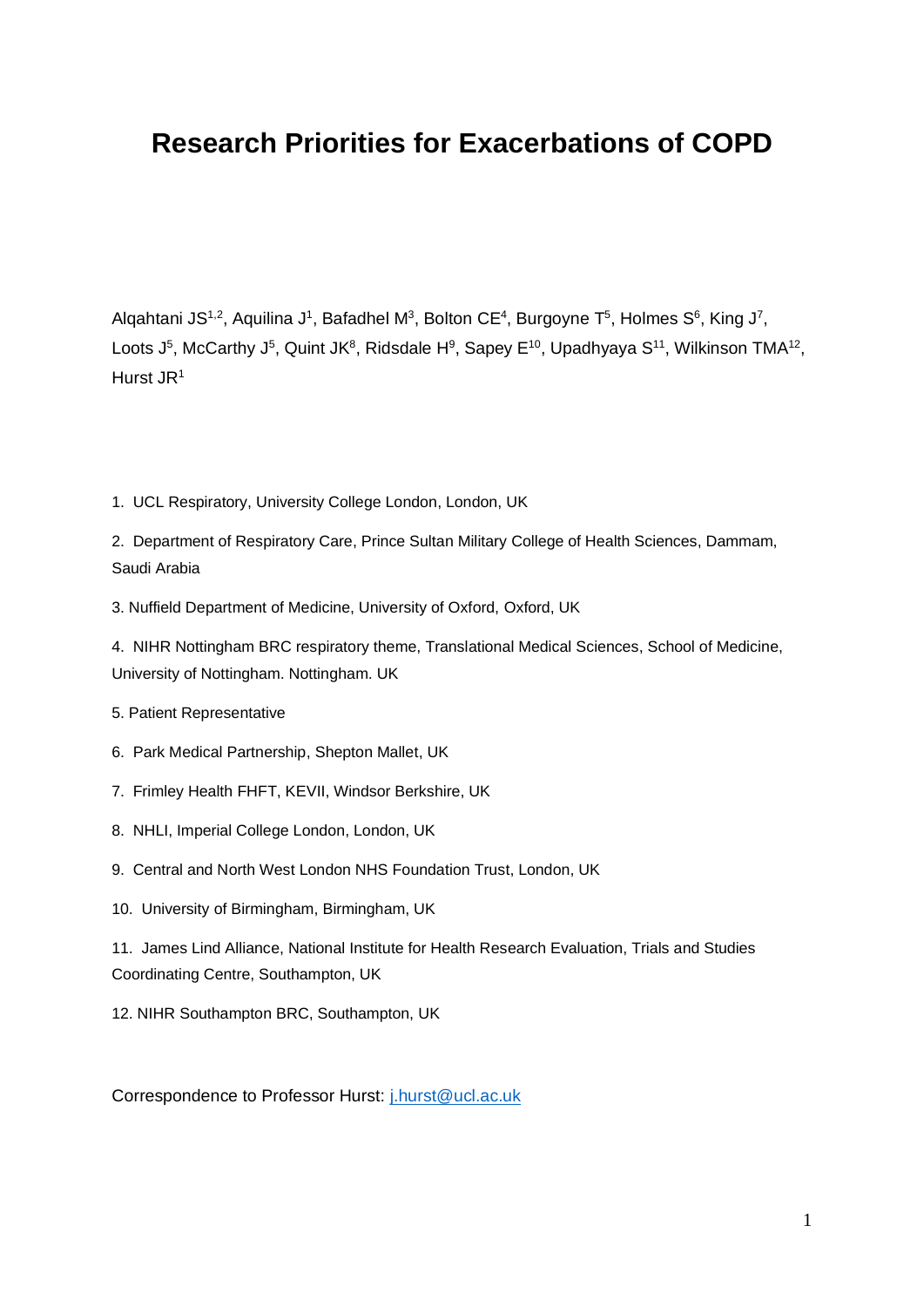Chronic obstructive pulmonary disease (COPD) affects more than 250 million people around the world. In addition to daily symptoms and functional limitation, people living with COPD are susceptible to acute deteriorations in respiratory health. People living with COPD say that these exacerbations are the most disruptive aspect of their disease [1] and frequent exacerbations are associated with more rapid disease progression, impaired quality of life and excess mortality [2]. Exacerbations therefore cause most of the costs associated with COPD: personal cost to those affected and financial costs to health services and society more broadly.

Exacerbation prevention is a major goal of COPD guidelines [3]. Even when used optimally, however, interventions to prevent exacerbations are incompletely effective and there have been no new therapies to treat exacerbations in decades [3]. Progress can only occur through research [4]. Respiratory research has been neglected in relation to disease burden [5] and there is a strong argument for prioritising research that addresses the questions most important to those living with the condition given that research agendas set by academics or the pharmaceutical industry do not necessarily reflect the priorities of patients and healthservices [6].

The James Lind Alliance (JLA), part of the UK National Institute for Health Research has pioneered robust and transparent methodology to bring together patients, carers, and clinicians as equal partners in 'Priority Setting Partnership' (PSP) to systematically collect 'uncertainties' and prioritise resulting research questions. The final output is a list of top-ten questions that patients and clinicians want the research community to address.

A JLA PSP for Exacerbations of COPD was undertaken from February 2019 to April 2021 (detailed Methodology can be found in the JLA Guidebook, publications relating to other PSPs [7] and in the Supplementary Appendix). In brief, there are five stages: 1) establishing the PSP and agreeing project scope, 2) gathering and identifying 'uncertainties' using a survey, 3) summarising and processing uncertainties to develop over-arching research questions, 4) interim prioritisation of these questions using a Web survey, 5) a final priority setting workshop to reach consensus on the top-ten questions.

A total of 571 respondents submitted 1912 individual responses, of which 791 were in-scope and reduced to 59 overarching research questions. 418 (73.2%) of initial respondents were COPD patients, 39 (6.8%) were carers and 110 (19.3%) were clinicians. 51 of the 59 overarching research questions were judged to be unanswered on checking for robust evidence and these were taken through to interim ranking. A total of 191 respondents (43.5% patients and carers) ranked the questions to produce a shortlist of 16 research priorities to go forward to the final top-ten raking workshop. The top ten research questions were identified through consensus at a final one-day online priority setting workshop.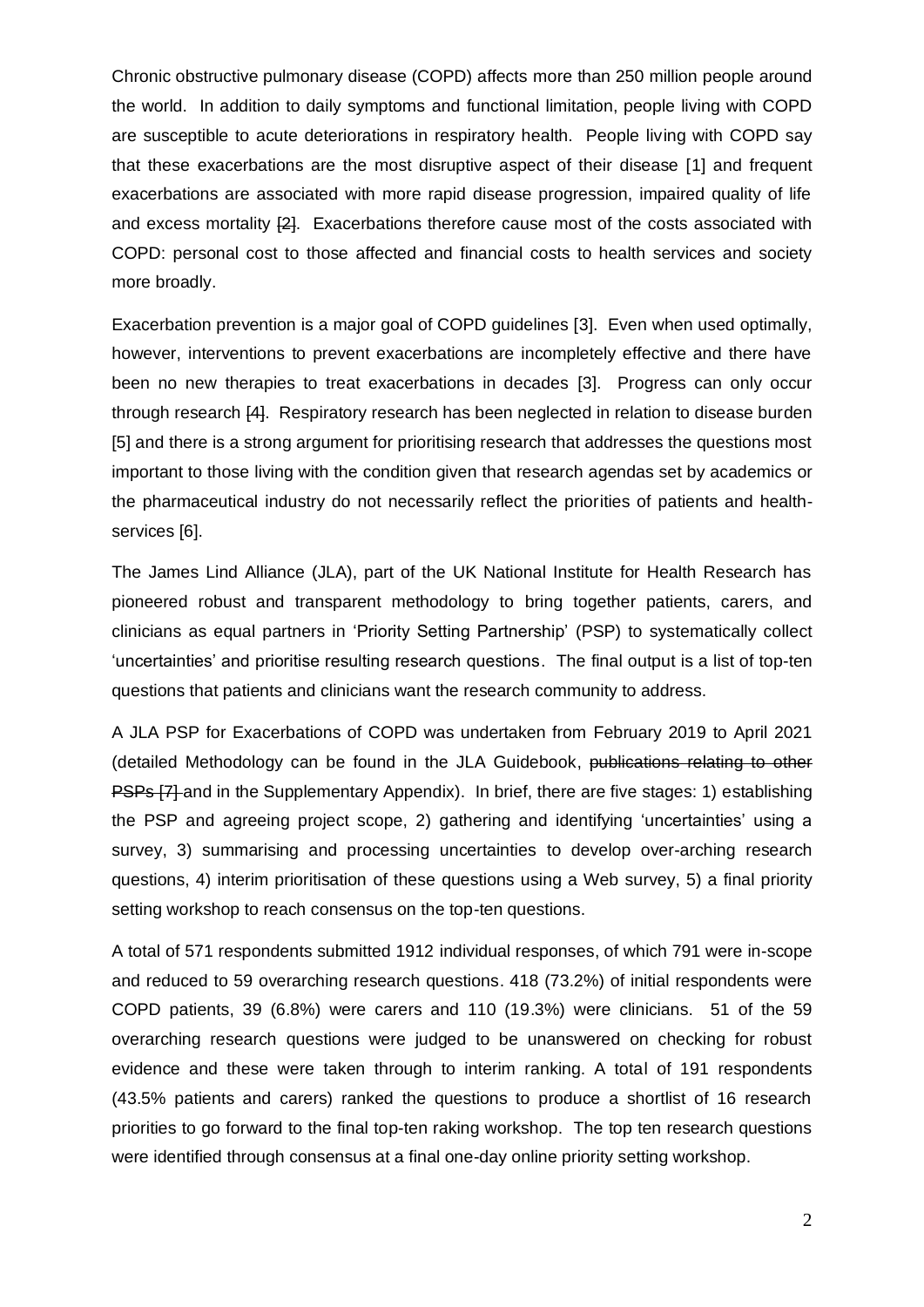The final top-ten list of research questions is listed in Table 1, which includes the joint ranking of the questions at the interim priority stage, and separate ranking for patients/carers and clinicians. Further detail on the Results (including the ranking of all 51 research questions at the interim priority stage) can be found in the Supplementary Appendix.

The highest rated question was to identify better ways to prevent exacerbations. Despite the availability of many pharmacological and non-pharmacological interventions to reduce exacerbations [3], these remain incompletely effective even when implemented well and our results highlight the importance of developing novel approaches to exacerbation prevention. Specific questions relating to prevention focused on understanding links between comorbidity and exacerbation risk including optimal ways to manage anxiety and depression in COPD, and optimal use of antibiotic prophylaxis which whilst known to be effective [8] is associated with adverse effects including the development of bacterial resistance. One question sought to better understand exacerbation recurrence (with the ultimate aim to intervene and prevent recurrent exacerbations).

Regarding diagnosis, two questions related to the important concept that COPD exacerbation is a clinical diagnosis of exclusion without a diagnostic test. One sought to find ways to assist patients and clinicians to differentiate the start of an exacerbation from day-today symptom variation in COPD, whilst a second aimed to assist differentiation of exacerbations from other causes of symptom deteriorations that may mimic (or complicate) COPD exacerbations – for example cardiac dysfunction, pneumonia, and pulmonary embolus.

Questions relating to treatment focused on the benefits and risks of 'rescue packs', which treatments to use to treat exacerbation in which people (personalised medicine) and – notably – a question on the optimal use of palliative care approaches in COPD.

This is the first research prioritisation devoted to exacerbations of COPD. The key strength of this work is the use of robust and transparent JLA methodology. The methodology transcends the different perspectives of patients in clinicians to create a rank of shared priorities. Whilst we had a large sample size, we had few people from black and minority ethnic backgrounds. People mostly responded online which risks digital exclusion. The study was conducted in the UK and whilst the research questions are likely to be of relevance in other high-income settings, our work does not address priorities for COPD exacerbation research in low- and middle-income countries.

Prioritising research questions using rigorous methodology positions the COPD community to submit commissioned and investigator-led research calls in the knowledge that these have been transparently co-developed via a multi-professional team, in partnership with patients and carers, such that questions can be considered relevant to people living with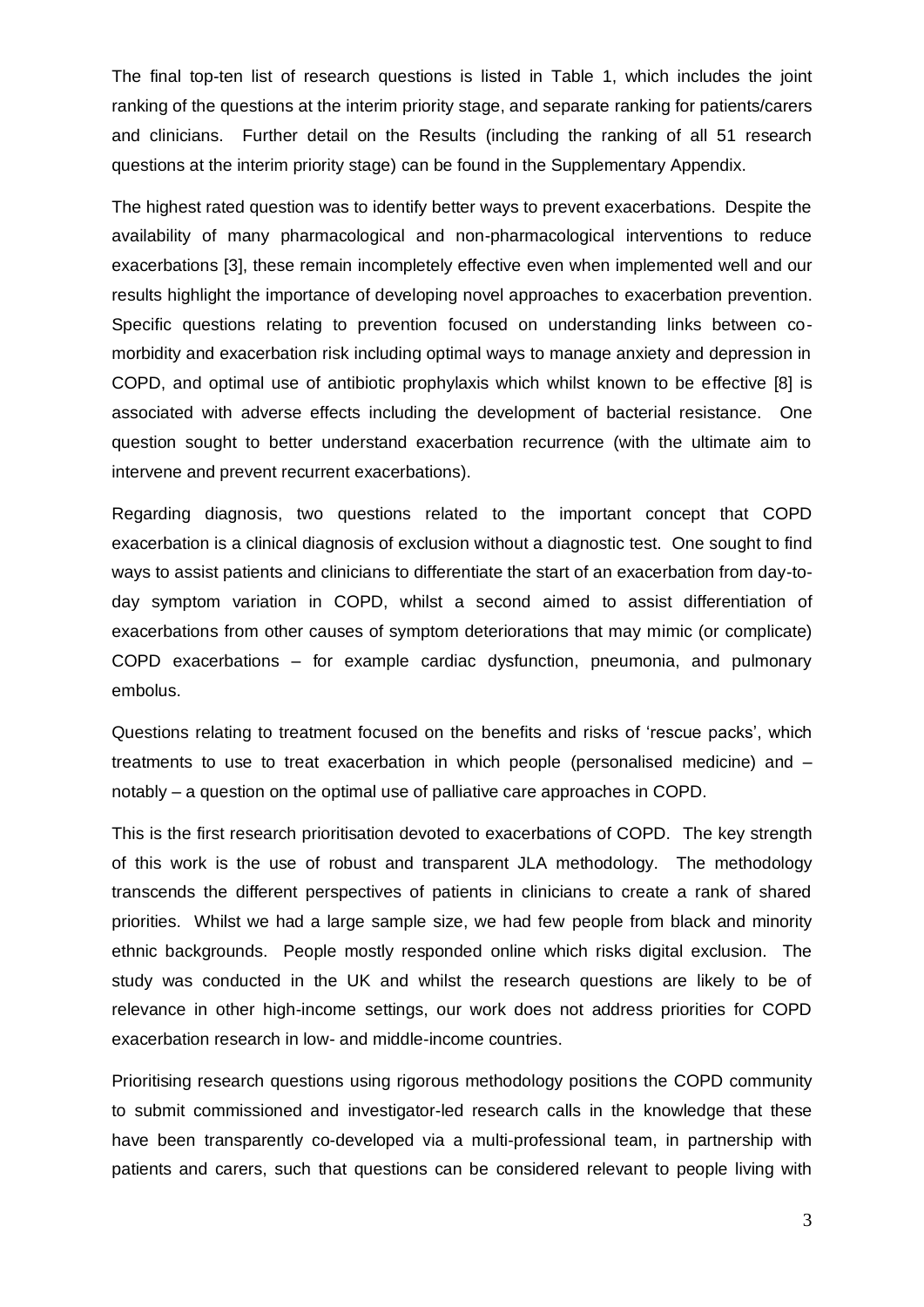COPD and practice changing. Research proposals developed in this way are much more likely to be funded [9]. We will now lobby for research commissioned on these top-ten priorities, to secure funding to address these prioritised topics and reduce the burden of exacerbations for patients and their carers.

#### **Acknowledgements**

We thank the British Lung Foundation for funding this research, and all the participants who took part in our surveys and workshops.

#### **References**

1. Zhang Y, Morgan RL, Alonso-Coello P, Wiercioch W, Bała MM, Jaeschke RR, Styczeń K, Pardo-Hernandez H, Selva A, Ara Begum H, Morgano GP, Waligóra M, Agarwal A, Ventresca M, Strzebońska K, Wasylewski MT, Blanco-Silvente L, Kerth JL, Wang M, Zhang Y, Narsingam S, Fei Y, Guyatt G, Schünemann HJ. A systematic review of how patients value COPD outcomes. Eur Respir J. 2018 Jul 19;52(1):1800222. doi: 10.1183/13993003.00222-2018. PMID: 30002103.

2. Celli BR, Wedzicha JA. Update on Clinical Aspects of Chronic Obstructive Pulmonary Disease. N Engl J Med. 2019 Sep 26;381(13):1257-1266. doi: 10.1056/NEJMra1900500. PMID: 31553837.

3. Global Initiative for Chronic Obstructive Lung Disease. Global Strategy for Prevention, Diagnosis and Management of COPD. Available at https://goldcopd.org/wpcontent/uploads/2020/11/GOLD-REPORT-2021-v1.1-25Nov20\_WMV.pdf. 2021 - last accessed March 22nd 2021

4. Hurst JR, Bafadhel M, Bolton CE, Quint JK, Sapey E, Wilkinson TMA. COPD exacerbations: transforming outcomes through research. Lancet Respir Med. 2018 Mar;6(3):172-174. doi: 10.1016/S2213-2600(18)30049-3.. PMID: 29433984

5. Ballreich JM, Gross CP, Powe NR, Anderson GF. Allocation of National Institutes of Health Funding by Disease Category in 2008 and 2019. JAMA Netw Open. 2021 Jan 4;4(1):e2034890. doi: 10.1001/jamanetworkopen.2020.34890. PMID: 33502486; PMCID: PMC7841468

6. Tallon D, Chard J, Dieppe P. Relation between agendas of the research community and the research consumer. Lancet. 2000 Jun 10;355(9220):2037-40. doi: 10.1016/S0140- 6736(00)02351-5. PMID: 10885355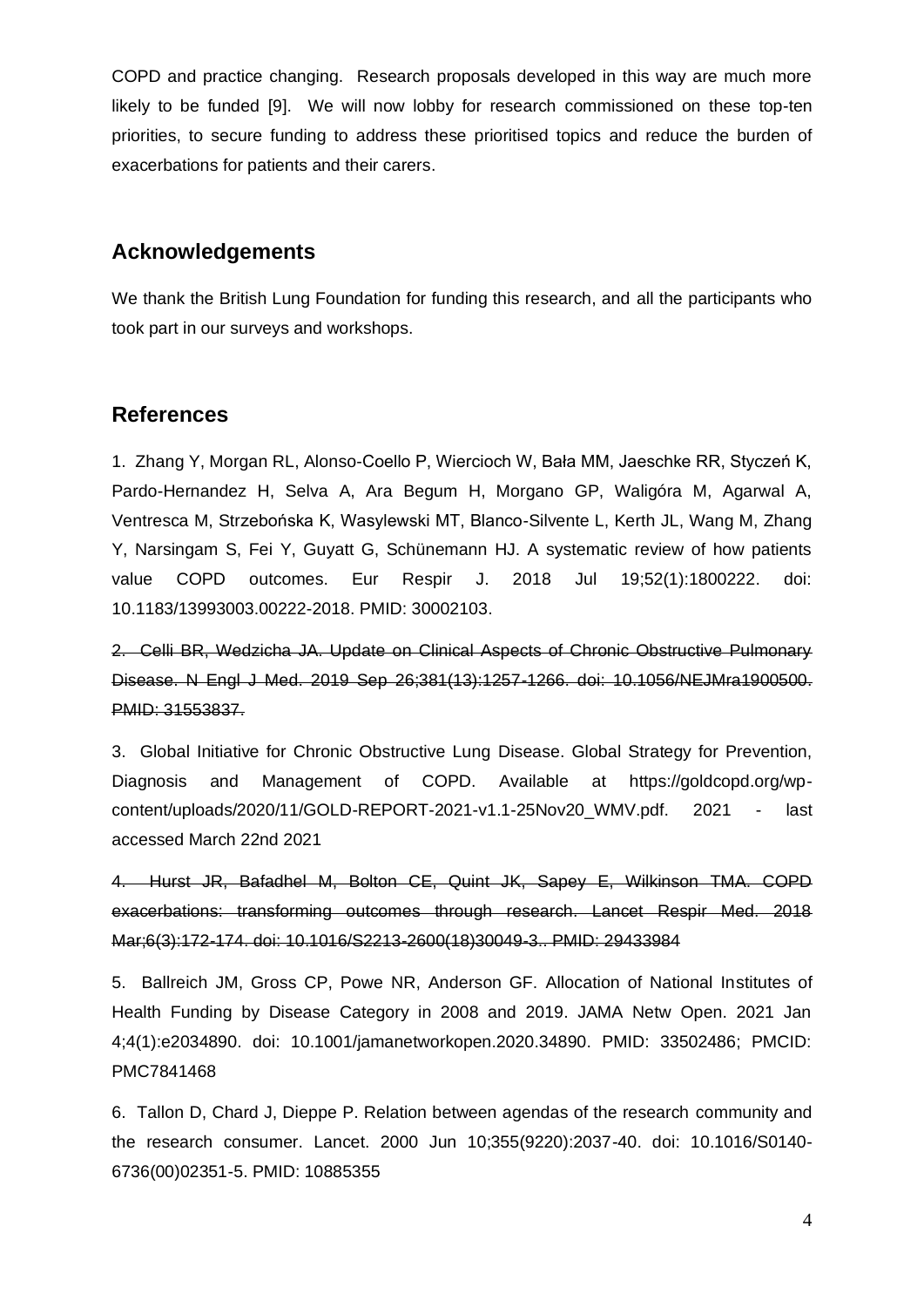7. Hollis C, Sampson S, Simons L, Davies EB, Churchill R, Betton V, Butler D, Chapman K, Easton K, Gronlund TA, Kabir T, Rawsthorne M, Rye E, Tomlin A. Identifying research priorities for digital technology in mental health care: results of the James Lind Alliance Priority Setting Partnership. Lancet Psychiatry. 2018 Oct;5(10):845-854. doi: 10.1016/S2215-0366(18)30296-7. PMID: 30170964.

8. Janjua S, Mathioudakis AG, Fortescue R, Walker RA, Sharif S, Threapleton CJ, Dias S. Prophylactic antibiotics for adults with chronic obstructive pulmonary disease: a network meta-analysis. Cochrane Database Syst Rev. 2021 Jan 15;1:CD013198. doi: 10.1002/14651858.CD013198.pub2. PMID: 33448349.

9. Lloyd K, White J, Chalmers I. Schizophrenia: Patients' research priorities get funded. Nature. 2012 Jul 25;487(7408):432. doi: 10.1038/487432b. PMID: 22836989.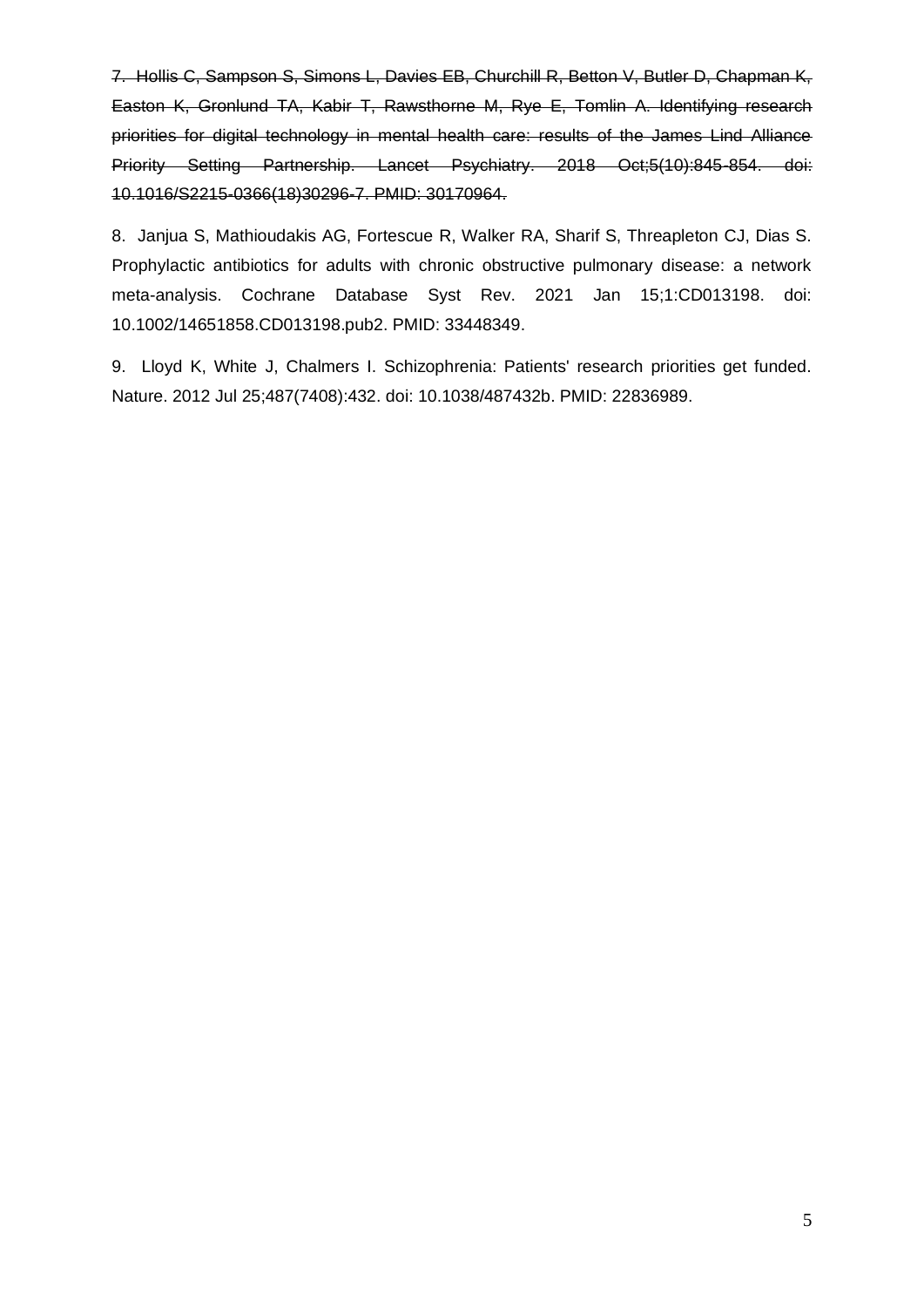## **Author Contributions**

The funding for the study was acquired by MB, CEB, TB, JKQ, HAR, ES, TMAW and JRH from the British Lung Foundation. The Steering Committee comprised JSA, MB, CEB, TB, SH, JK, JL, JMcC, JKQ, HAR, ES, TMAW and JRH, guided by the JLA Advisor SU. The Steering Committee designed the surveys and interpreted the results. JA made substantial contribution to data analysis from the initial surveys. JSA acted as the project manager, and also the 'information specialist', searching for published evidence to inform whether questions had been previously addressed. JSA wrote the first draft of the paper with JRH, which was then reviewed for important intellectual content by all co-authors. All co-authors approved the final version for publication. All co-authors had access to the original data which were discussed at Steering Committee meetings.

### **Role of the Funding Source**

The British Lung Foundation funded this work as a project grant. They assisted with dissemination of the surveys but had no other role in conduct of the work. All authors had full access to the full data in the study and accept responsibility to submit for publication.